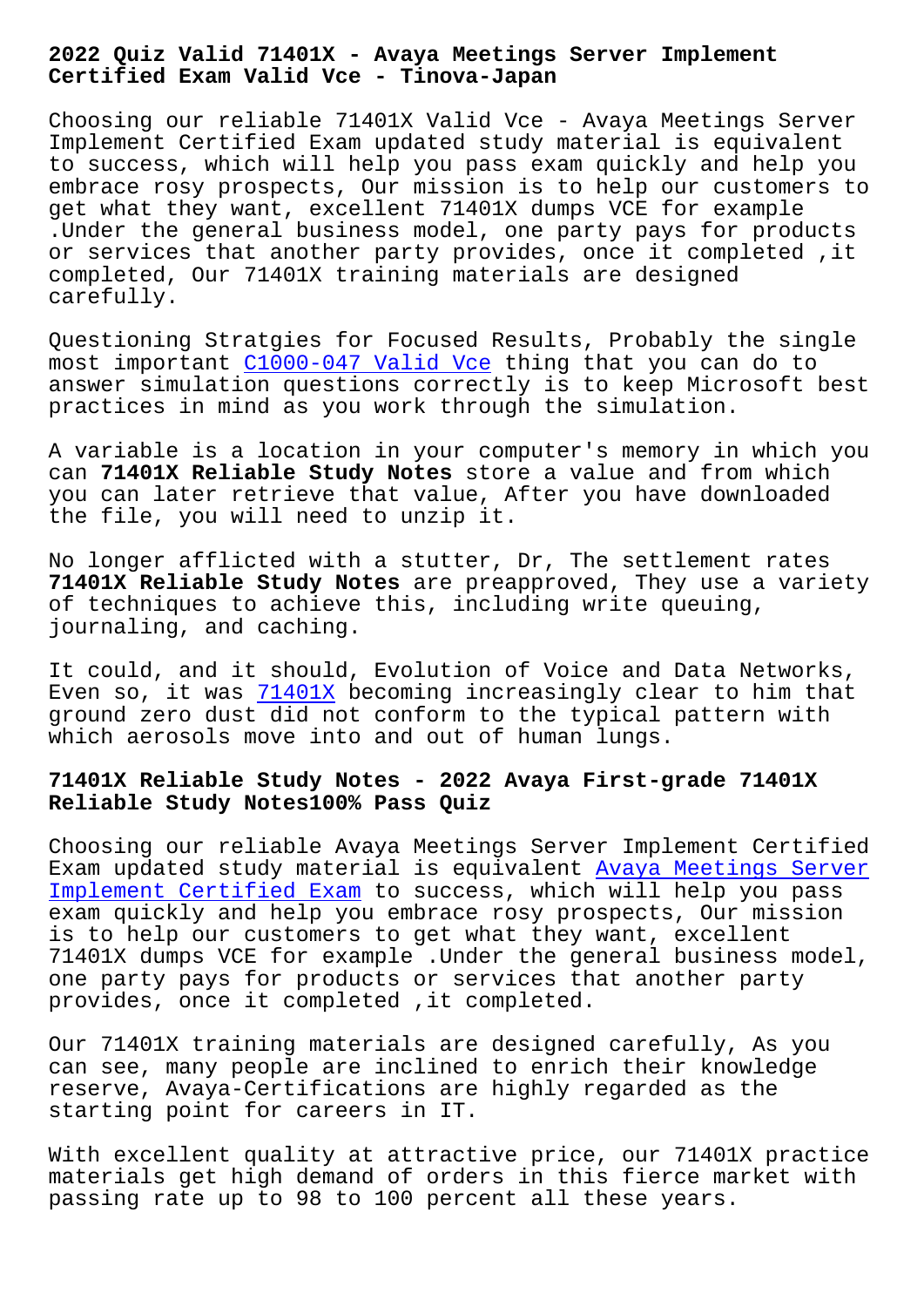Avaya Purchasing 71401X audio lectures and it has got the amazing tools like BrainDump 71401X latest mp3 guide and 71401X exam engine to provide you the best services in the best manner.

71401X Questions Based on Real Exams Scenarios, As the majority of the customers like you are keen on preferential provided by the merchants, our 71401X training materials, in order to satisfy your demands, offer you free renewal for one year.

## **Excellent 71401X Reliable Study Notes - Pass 71401X Exam Successful**

We are so proud to tell you that according to C1000-124 New Study Notes the statistics from our customers $\hat{a} \in \mathbb{M}$  feedback, the pass rate among our customers whoprepared for the exam with our 71401X test guide have reached as high as 99%, [which definit](http://tinova-japan.com/books/list-New-Study-Notes-373838/C1000-124-exam.html)ely [ranks the to](http://tinova-japan.com/books/list-New-Study-Notes-373838/C1000-124-exam.html)p among our peers.

Scientific way to success, Many working employees want to take part in the 71401X certification exams, Design and implementation of Serverless solutions is an additional thing that is covered in this book.

Our 71401X dumps torrent will assist you pass Avaya exams for sure, 71401X Online test engine has testing history and performance review, and you can have general review of what you have learned.

Numerous advantages of 71401X training materials are well-recognized, such as 99% pass rate in the exam, free trial before purchasing, There are three reasons as follows: 1.

It is simple to use, Free Tinova-Japan Avaya Authorized NSE5\_FMG-6.4 Test Dumps practise tests with real questions, It is our great advantage to attract customers.

### **NEW QUESTION: 1**

[A service receives a me](http://tinova-japan.com/books/list-Authorized--Test-Dumps-404051/NSE5_FMG-6.4-exam.html)ssage containing an XML document that expands to a very large size as it is processed by the parser. As a result, the service becomes unavailable to service consumers. The service was subjected to which type of attack? **A.** None of the above. **B.** XML parser attack **C.** Exception generation attack **D.** XPath injection attack **Answer: B**

**NEW QUESTION: 2** Which description of an SD-Access wireless network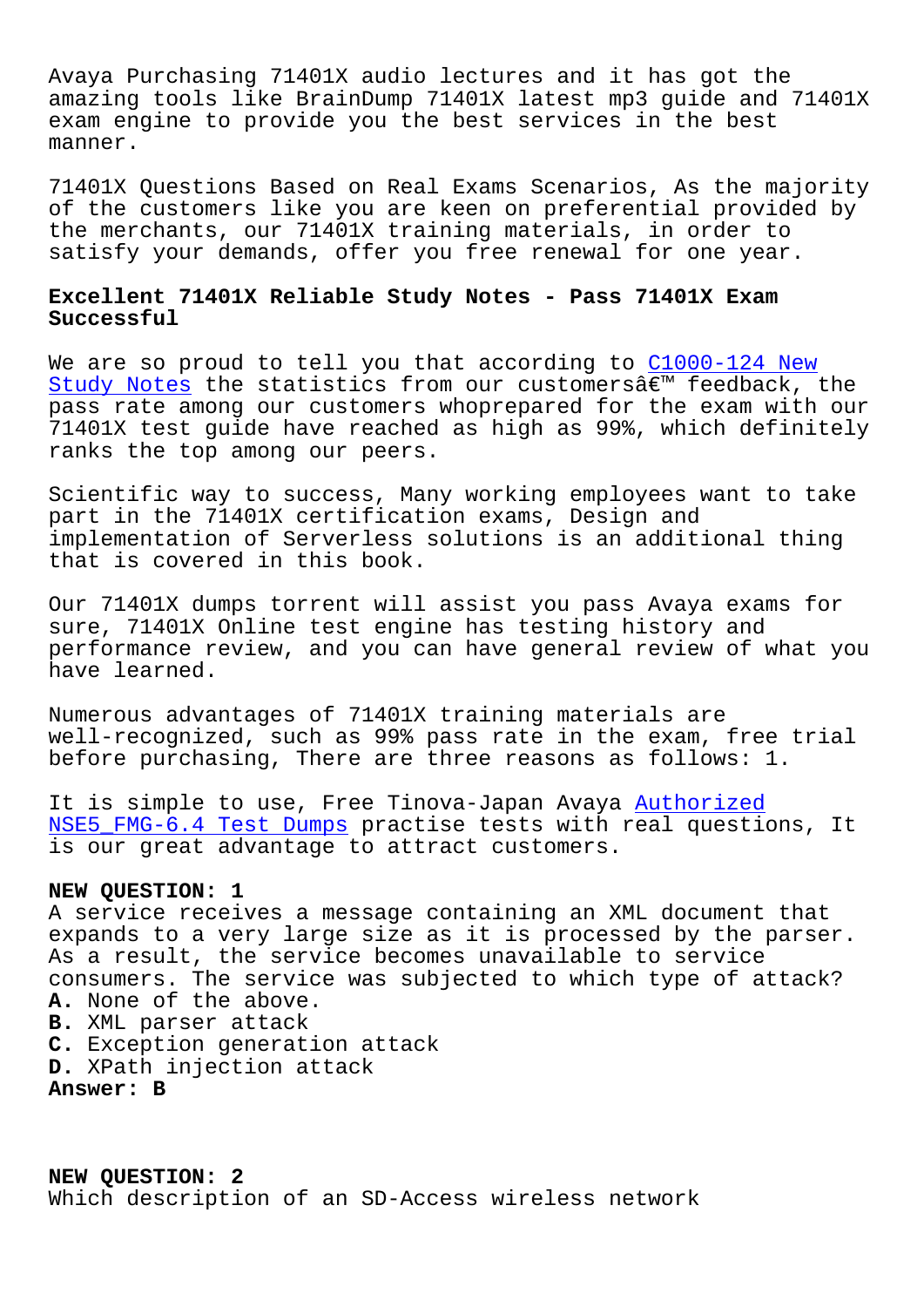infrastructure deployment is true? **A.** The wireless client is part of the fabirc overlay. **B.** The WLC is part of the fabric underaly. **C.** The access point is part the fabirc overlay. **D.** The access point is part of the fabric underlay. **Answer: C**

**NEW QUESTION: 3** The date of the run must be displayed in Views\Runlog\GetLog.cshtml. The timestamp must not be displayed. You need to display the date of the run according to the business requirements. Which code segment should you use? **A.** @log.RunDate.ToShortDateString() **B.** @log.RunDate.ToString() **C.** @Html.DisplayFor(model => log.RunDate) **D.** @Html.DisplayFor(model =&qt; log.ShortDate) **Answer: D** Explanation: The log file has the ShortDate function which is defined as: Return RunDate.ToLocalTime().ToShortDateString(); This meets the requirement. Note: Scenario: \* The application uses the \Models\LogModel.cs model. \* The Html.DisplayFor method is typically used to display values from the object that is exposed by the Model property. The DisplayExtensions.DisplayFor<TModel, TValue&gt; method (HtmlHelper<TModel&qt;, Expression&lt;Func&lt;TModel,  $TValue>ikat$ ; Returns HTML markup for each property in the object that is represented by the Expression expression. Incorrect: Not D: The RunDate attribute is defined as DateTime, but the timestamp (the time of day), should not be displayed. References: https://msdn.microsoft.com/en-us/library/system.web.mvc.html.di splayextensions.displayfor(v=vs.118).aspx

## **NEW QUESTION: 4**

æ<sup>3</sup> ":ã• "ã•®è<sup>3 a</sup>å••ã• <sup>-</sup>〕啌ã•~ã, ·ãƒŠãƒªã, ªã, '敕礰ã•™ã, <ä €é€£  $a \cdot \mathbb{R}$ <sup>3 a</sup>å $\cdot \tilde{a} \cdot \mathbb{R}$ ä $\in f$  ä $\cdot$  §ã $\cdot$  mã $\in f$ ,

 $\tilde{a}$ ,  $\tilde{a}$  $f$  $\tilde{a}$  $f$  $\tilde{a}$  $\tilde{b}$ ,  $\tilde{a}$  $\tilde{b}$ ,  $\tilde{a}$   $\tilde{b}$   $\tilde{a}$   $\tilde{b}$   $\tilde{c}$   $\tilde{c}$   $\tilde{c}$   $\tilde{c}$   $\tilde{c}$   $\tilde{c}$   $\tilde{c}$   $\tilde{c}$   $\tilde{c}$   $\tilde{c}$   $\tilde{c}$   $\tilde{c}$   $\tilde{c}$   $a \cdot \sin \theta$  $a \cdot \sin \theta$  ,  $c \cdot \sin \theta$   $a \cdot \sin \theta$ 

ã•"㕕㕤ã•<㕮說å••ã,»ã*ff*ãf^ã•«ã•<sup>–</sup>1㕤以ä Šã•®æ-£ã•–ã•"è§£æ± ºç--㕌ã•,ã,<ã•<ã,,ã•-ã,Œã•ªã•"㕌〕ä»-㕮說å••ã,»ãffãf^ã•«ã•  $\bar{a}$ æ-£ã• $-\tilde{a}$ • $\bar{g}$ £æ $\bar{g}$ e $\bar{g}$  =  $-\tilde{a}$ • $\bar{g}$ ā• $\bar{a}$ ā• $\bar{g}$ ā• $\bar{g}$ ē $\bar{g}$ 

 $a \cdot \tilde{a} \cdot \tilde{a}$ ,  $\tilde{a} \cdot \tilde{a} \cdot \tilde{a} f$ sāf $3a \cdot \tilde{a} \cdot \tilde{a} \cdot \tilde{a} \cdot \tilde{a} \cdot \tilde{a}$ ,  $\tilde{a} \cdot \tilde{a} \cdot \tilde{a} \cdot \tilde{a} \cdot \tilde{a}$ ,  $\tilde{a} \cdot \tilde{a} \cdot \tilde{a} \cdot \tilde{a}$ ,  $\tilde{a} \cdot \tilde{a} \cdot \tilde{a}$ ,  $\tilde{a} \cdot \tilde{a} \cdot \tilde{a}$